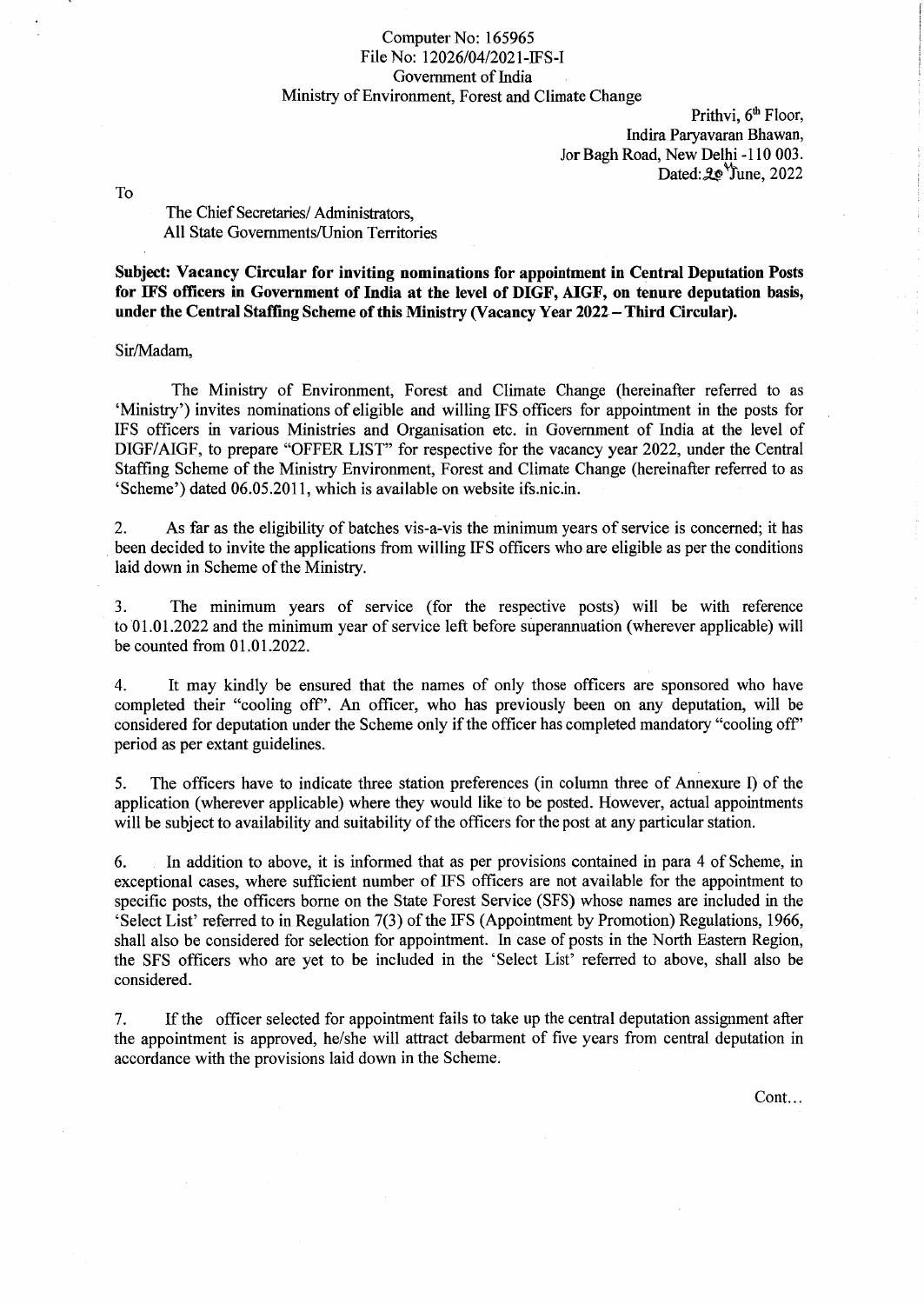8. . . Last date of receipt of complete application: The application, complete in all respects as per Annexure-I (available on the website www.ifs.nic.in for different level posts), vigilance clearance, duly attested APARs (in accordance with Scheme) and concurrence of the State Government, should be sent on email id ifs@nic.in latest by 11.08.2022. It may also be ensured that the correct and updated Executive Record Sheet of the applicant is also attached with the application.

9. Application received without. the consent of the State /UT Government and after the last date of receipt of applications will not be entertained.

10. The station (place of posting) wise vacancies at different levels, has been given at Annexure-II. However, such station wise vacancies may has been given at Annexure-II. However, such station wise vacancies may change at any time. The selection will be based on actual vacancy positions available during the recommendation to he made by the concerned selection Authority.

11. A checklist of documents to be submitted including the application in due format, has been given at Annexure ~- lII.

12. In most of the State Governments, Central Deputation Reserve (CDR) is highly under-utilised. Therefore, the State Governments are requested to nominate sufficient number of IFS officers to apply against this vacancy circular

 $Minz)$ Director

#### **Copy to:**

,·

 $2.3 - 7$ 

3倍。

1. All Principal Chief Conservators of Forests (HoFF) of State/UT Administrations.

2. The Director General, Indian Council of Forestry Research and Education, P.O. New Forest, Dehradun-248 006.

3. Director, IIFM, Nehru Nagar, Bhopal-462 003.

4. The Director General, Forests Survey of India, Kaulagarh Road, Dehradun.

5. The Director, Indira Gandhi National Forest Academy, P.O. NewForest, Dehradun.

6. All IFS officers in the Ministry of Environment, Forest and Climate Change (including National Afforestation Eco-Development Board)/ Ministry of Agriculture/ Ministry of Rural Development

7. All Ministries of Government of India

8. NIC for placing the circular on the IFS website/Spare copies-50.

ie Minz) Director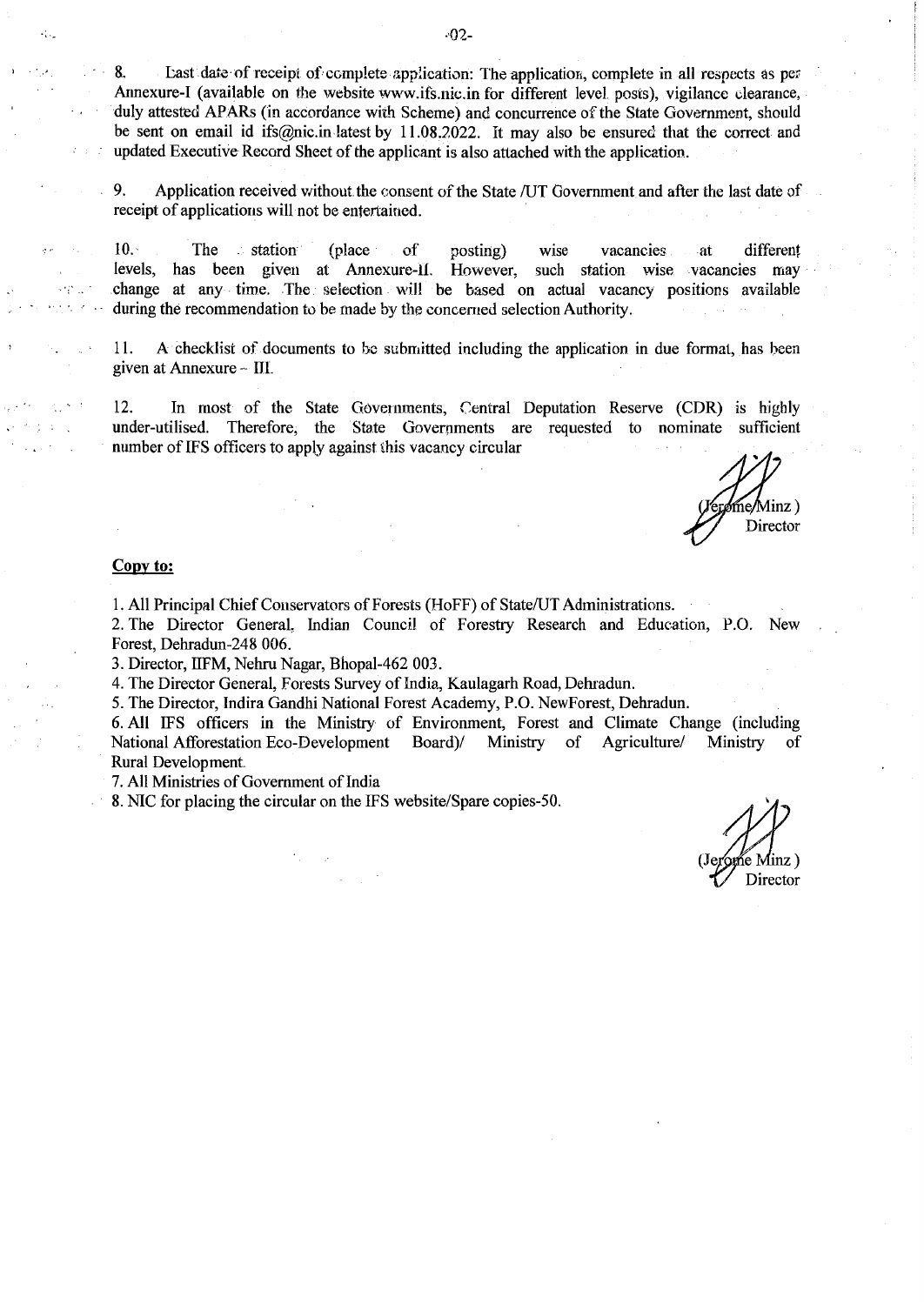#### ANNEXURE-1

## APPLICATION FORM, FOR CENTRAL DEPUTATION POSTINGS UNDER ·THE CENTRAL STAFFING SCHEME OF THE MINISTRY OF ENVIRONMENT, FORESTS AND CLIMATE CHANGE FOR INDIAN FOREST SERVICE OFFICERS (FOR THE POSTS AT THE LEVEL OF DIGF/AIGF)

# Part-I (to be filled in by the applicant)

|     | The year for which application is made                         |       |  |  |  |  |
|-----|----------------------------------------------------------------|-------|--|--|--|--|
| 12. | The level at which deputation is sought                        |       |  |  |  |  |
| 3.  | Choice of Station (in order of Preference)                     |       |  |  |  |  |
|     | <b>Contract Contract</b>                                       | (iii) |  |  |  |  |
| 4.  | Name of the applicant                                          |       |  |  |  |  |
| 5   | Batch/year of allotment                                        |       |  |  |  |  |
| 16. | Cadre                                                          |       |  |  |  |  |
|     | Date of Birth                                                  |       |  |  |  |  |
| 18. | Present pay scale with date of<br>commencement of scale of pay |       |  |  |  |  |
| 19  | <b>Present post held</b>                                       |       |  |  |  |  |
| 10. | Full Address for correspondence:<br>(phone/fax/mobile/e-mail)  |       |  |  |  |  |

#### 11. Educational qualifications

| S.No.<br>Degree/Diploma |  | University/Institute | Year | Subject(s) |  |  |
|-------------------------|--|----------------------|------|------------|--|--|
|                         |  |                      |      |            |  |  |
|                         |  |                      |      |            |  |  |
|                         |  |                      |      |            |  |  |
|                         |  |                      |      |            |  |  |

### 12. Details of postings for the last 10 years: (in descending order)

| S<br>No.<br>$\bullet$ | Years<br>$(from-to)$ | Post held | Name of the<br>organization | Main<br>responsibilities in<br>the post<br>$(\text{in about})$<br>100words) | Special<br>attributes/<br>achievements |
|-----------------------|----------------------|-----------|-----------------------------|-----------------------------------------------------------------------------|----------------------------------------|
|                       |                      |           |                             |                                                                             |                                        |
|                       |                      |           |                             |                                                                             |                                        |
|                       |                      |           |                             |                                                                             |                                        |

#### 13. Details of all deputation postings (in descending order):

| S<br>No. | Years<br>$(from-to)$ | Post held | Organisation | Main areas of<br>responsibilities in the<br>post |
|----------|----------------------|-----------|--------------|--------------------------------------------------|
|          |                      |           |              |                                                  |
|          |                      |           |              |                                                  |
|          |                      |           |              |                                                  |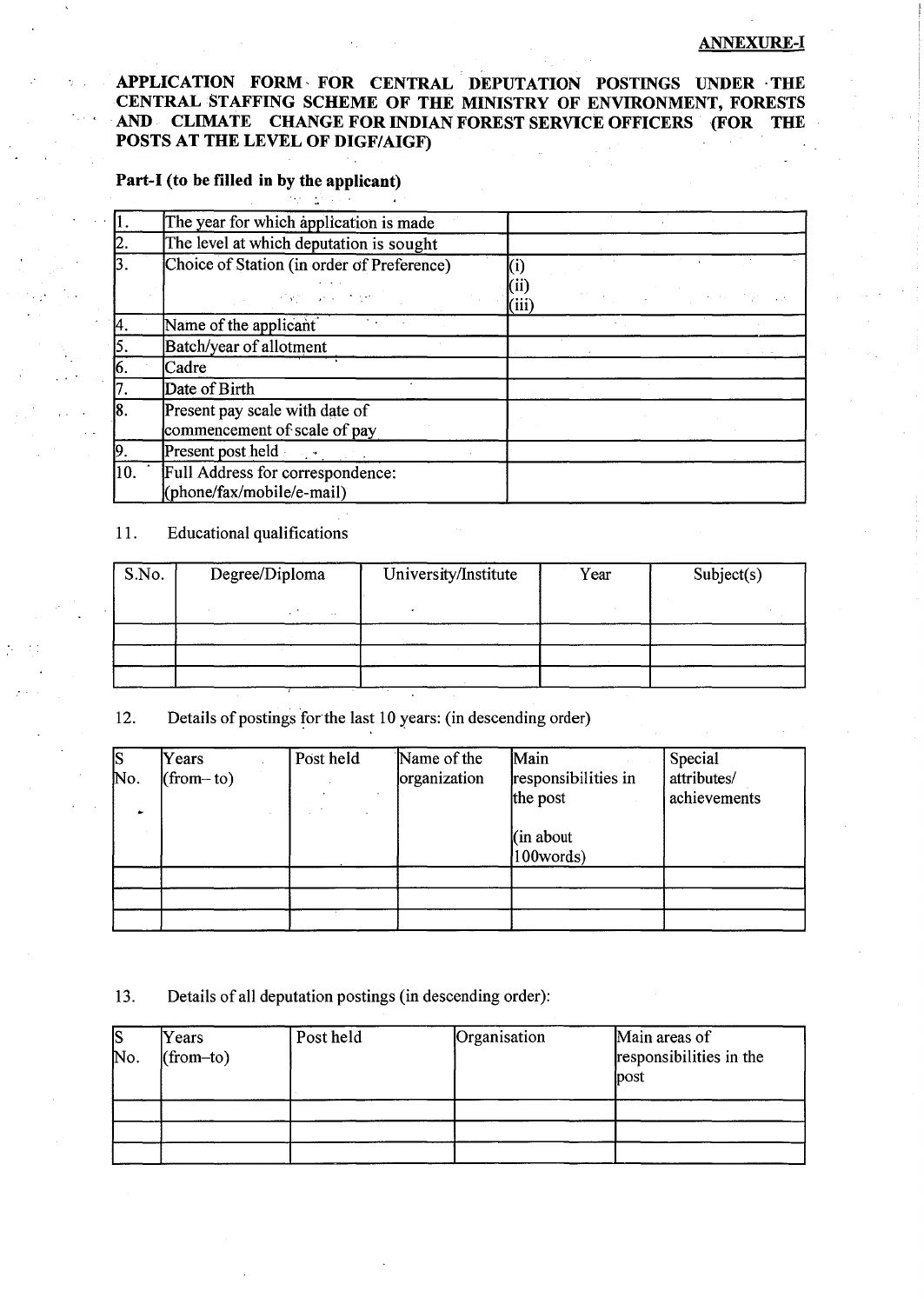$\Delta \sim 10$ 

14. · Date of return to Cadre from last deputation:  $\ddot{\phantom{a}}$  $\frac{1}{\sqrt{2}}$  $\mathcal{L}_{\mathcal{A}}$  ,  $\mathcal{L}_{\mathcal{A}}$  ,  $\mathcal{L}_{\mathcal{A}}$  ,  $\mathcal{L}_{\mathcal{A}}$  ,  $\sim$   $\sim$  $\mathcal{L}_{\mathcal{A}}$  $\mathcal{H}^{\mathcal{A}}_{\mathcal{A}}(\mathbf{x})$  .  $\bar{z}$  $\hat{\boldsymbol{\beta}}$  $\sim$  $\bar{z}$  $\ddot{\cdot}$ 

Station:

### Date:

 $\sim$   $\sim$  $\mathcal{C}^{\mathcal{A}}(\mathcal{F}_{\mathcal{A}})$  , and  $\mathcal{C}^{\mathcal{A}}(\mathcal{F})$  $\sim 150$  $\sim 10$  $\hat{\mathcal{A}}$  $\sim 1$ ÷,

 $\bar{a}$  $\bar{z}$ 

 $\sim$   $\sim$  $\hat{\mathcal{L}}$  $\bar{z}$ 

 $\frac{1}{2} \int_{0}^{1} \left( \frac{1}{2} \right) \, d \tau$ 

 $\frac{1}{2}$  $\sim 10^7$  $\mathcal{A}$  $\Delta \sim 1$  $\sim 10$ 

> Signature:  $\chi_{\rm{max}}$  $\sim$ Name:  $\mathbb{R}^4$ Ph/Mob:  $\mathcal{L}_{\mathcal{A}}$  , we  $\mathcal{L}_{\text{a}}$  .

过 ۰.  $\mathcal{L}_{\rm{max}}$ 

Ą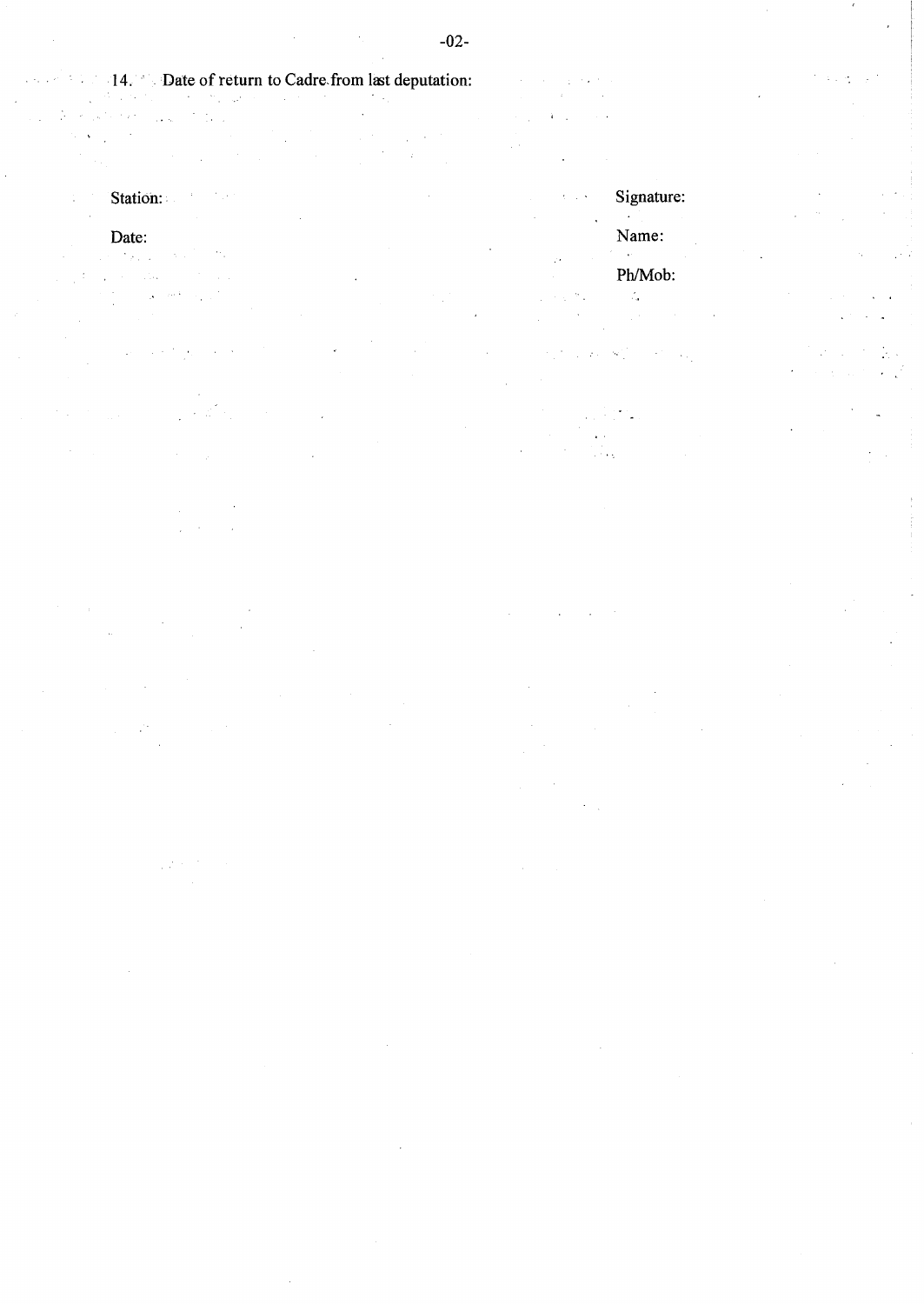# Part-II (to be filled in by the concerned State/UT Government)

|                 | Name of the applicant                                                                                                            |  |
|-----------------|----------------------------------------------------------------------------------------------------------------------------------|--|
|                 | Cadre                                                                                                                            |  |
| 3               | Year of allotment                                                                                                                |  |
| 14.             | Date of superannuation                                                                                                           |  |
| 5.              | Whether the officer is clear from vigilance angle                                                                                |  |
| $\overline{6}$  | Is there any disciplinary proceedings pending against<br>the officer (only the cases where<br>charge<br>sheets have been served) |  |
| <sup>1</sup> 7. | Has the officer ever been reprimanded/penalized or<br>debarred from deputation, if so the details thereof                        |  |
| [8.             | Whether original/copies(attested) of ACRs of last eight<br>years enclosed                                                        |  |

9. Central Deputation Reserve (in figures) as on date of sponsorship:

| Authorized | <b>TO 118</b><br>1н<br>1lled | ∽<br><b>Krap</b> |
|------------|------------------------------|------------------|
|            |                              |                  |

10. State Deputation Reserve (in figures) as on date of sponsorship:

| Authorized | Filled | lGap |
|------------|--------|------|
|            |        |      |

11. It is certified that the particulars given above about the officer are ccrrect and that in the even t of the officer being selected for

a posting under the CSS of the MoEFCC, the services of the officer shall be placed at the disposal of the Central Government.

| Name $\&$ designation of the Head of the Forest      |  |
|------------------------------------------------------|--|
| Department of the State/UT or the Authorized Officer |  |

Date:

Place:

Signature of the officer concerned In the State Government/UT Government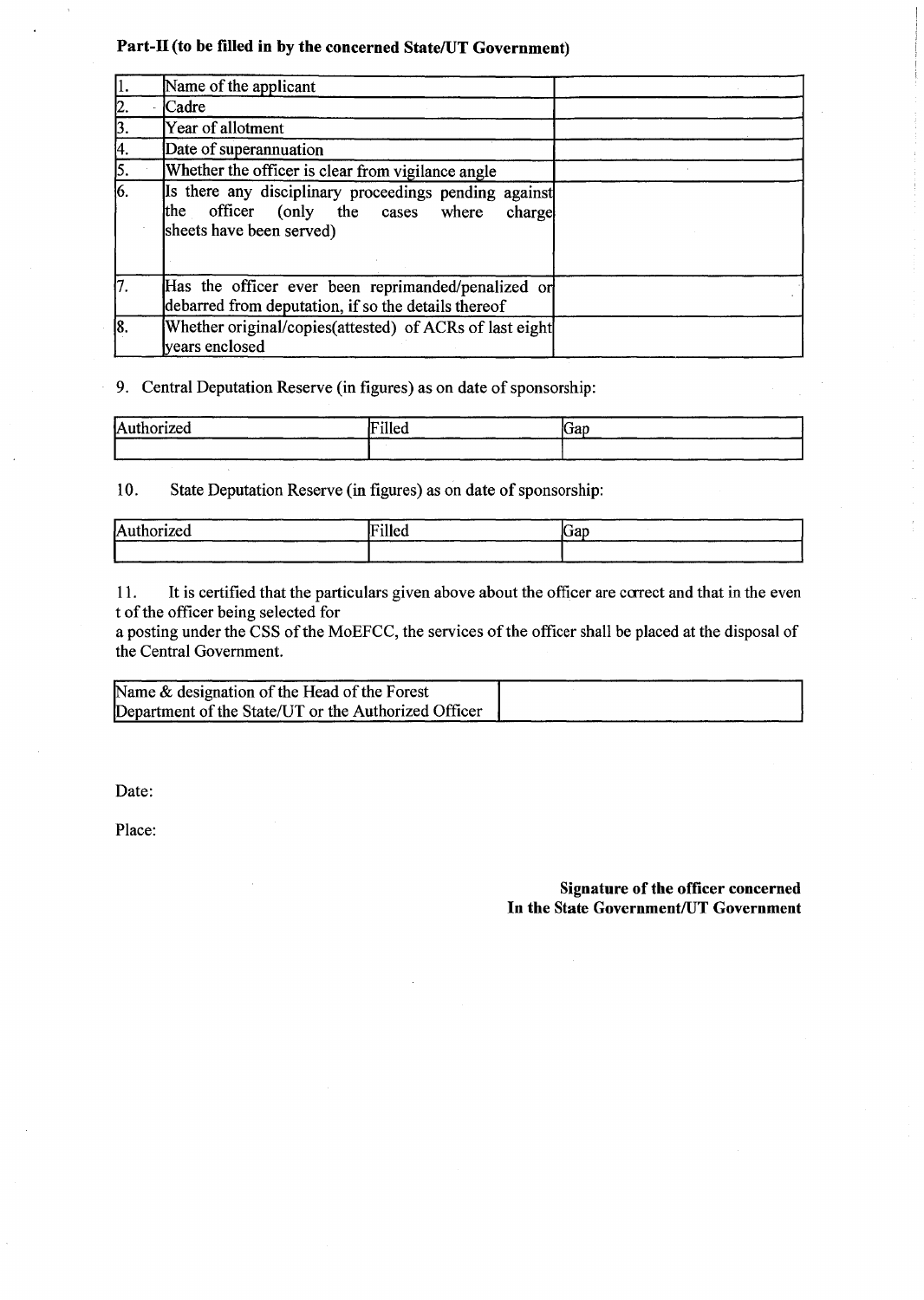| <b>Vacancy positions at DIGF/AIGF levels</b> |                         |                         |                   |                |                   |  |  |
|----------------------------------------------|-------------------------|-------------------------|-------------------|----------------|-------------------|--|--|
| S.No.                                        | <b>Place of Posting</b> |                         | <b>DIGF level</b> |                | <b>AIGF level</b> |  |  |
|                                              | (Stations)              | CV                      | AV                | $c_{V}$        | AV                |  |  |
| $\mathbf{1}$                                 | <b>Bhopal</b>           | $\overline{1}$          | $\overline{1}$    | $\mathbf{1}$   |                   |  |  |
| $\overline{2}$                               | <b>Bhubaneswar</b>      | $\overline{1}$          | $\overline{1}$    | $\mathbf{1}$   |                   |  |  |
| 3                                            | <b>Burnihat</b>         |                         |                   | 4              |                   |  |  |
| 4                                            | Chandigarh              | $\mathbf{1}$            |                   |                |                   |  |  |
| 5                                            | Chennai                 | $\mathbf 1$             |                   |                |                   |  |  |
| 6                                            | Dehradun                | $\overline{2}$          |                   | $\overline{4}$ |                   |  |  |
| 7                                            | Gandhinagar             | $\overline{2}$          |                   |                |                   |  |  |
| 8                                            | Guwahati                | $\mathbf{1}$            |                   | $\mathbf{1}$   |                   |  |  |
| 9                                            | Hyderabad               | $\mathbf{1}$            |                   |                |                   |  |  |
| 10                                           | Jaipur                  |                         |                   | $\mathbf{1}$   |                   |  |  |
| 11                                           | Jammu                   | $\mathbf{1}$            |                   | $\overline{2}$ |                   |  |  |
| 12                                           | Kolkata                 | $\overline{2}$          |                   |                |                   |  |  |
| 13                                           | <b>Kurseong</b>         |                         |                   | 3              |                   |  |  |
| 14                                           | Lucknow                 |                         | $\overline{1}$    |                |                   |  |  |
| 15                                           | Nagpur                  | $\overline{2}$          |                   | $\mathbf{1}$   |                   |  |  |
| 16                                           | New Delhi               | 10                      |                   | 3              |                   |  |  |
| 17                                           | Raipur                  | $\overline{\mathbf{c}}$ |                   |                |                   |  |  |
| 18                                           | Ranchi                  | $\overline{2}$          |                   |                |                   |  |  |
| 19                                           | Shillong                |                         |                   | $\mathbf{1}$   |                   |  |  |
| 20                                           | Shimla                  | $\mathbf{1}$            |                   |                |                   |  |  |
| 21                                           | Vijaywada               | $\mathbf{1}$            |                   |                |                   |  |  |
|                                              | Total                   | 30                      | 3                 | 22             | $\bf{0}$          |  |  |

Note-1 CV-No. of clear vacancy

AV- No. of anticipated vacancies

Note-II Number of vacancies indicated above may change. Selection will be made as per the actual vacancy position at the time of recommending the names by the appropriate authorities.